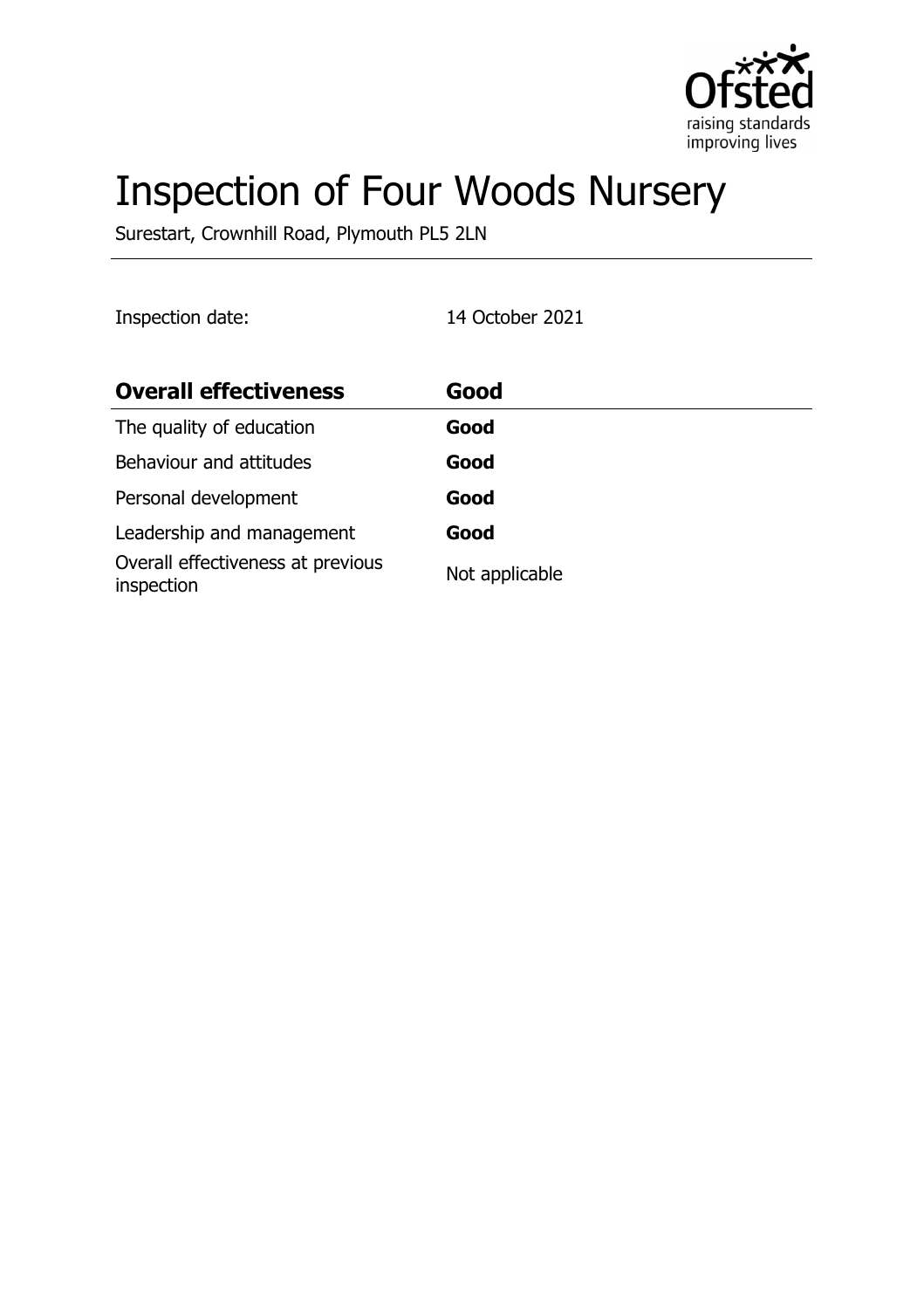

# **What is it like to attend this early years setting?**

### **The provision is good**

Children are eager and excited to come to nursery. They settle quickly and are well supported by their nurturing key persons, who know them well. Children enthusiastically play with the wide range of resources available to them both inside and outside. They develop a love of rhymes and books. They independently choose books to look at, pointing at the pictures and recalling the story. Adults skilfully use sign language and pictures to help children to understand routines. Children demonstrate what they know and can already do. For example, they use signing to express their needs as their language develops.

Children behave well. Staff provide clear boundaries and role model their expectations to children. This helps children to follow rules and keep themselves safe. Staff provide children with good levels of support. Consequently, children are increasingly independent and develop good self-help skills. For example, adults support children to put their socks on by showing them how to do this. Children show determination and motivation to succeed.

Children make good progress from their starting points. Staff promptly identify children with special educational needs and/or disabilities and provide support to meet their needs. Children learn about their community and take trips to the local park for a picnic. Prior to the COVID-19 pandemic, they also made trips to the local library and town. Managers and staff plan to reintroduce these trips next year to broaden children's experiences further.

## **What does the early years setting do well and what does it need to do better?**

- $\blacksquare$  Parents comment that they feel well supported by nursery staff, who support the children to settle quickly and help them to develop new skills. Parents know who to speak to for advice. They appreciate the extra support the setting offers, such as close links with the nearby children's centre.
- $\blacksquare$  From an early age, staff encourage children to ask for help when they need it. This provides opportunities for adults to support children to develop their independence, communication and confidence skills. Staff praise children often, such as when they follow instructions and engage in positive acts of kindness.
- $\blacksquare$  Staff have a good understanding of how children learn. They plan activities and organise the environment based on children's interests and needs. Staff enable children to practise their skills in an enjoyable and interactive way. Children persevere in achieving their targets and celebrate their successes.
- $\blacksquare$  Children are taught about their feelings and how others might feel. They are encouraged to share and take turns. Adults model turn taking and provide the language to help children develop friendships.
- A good range of sensory resources encourage children to develop their own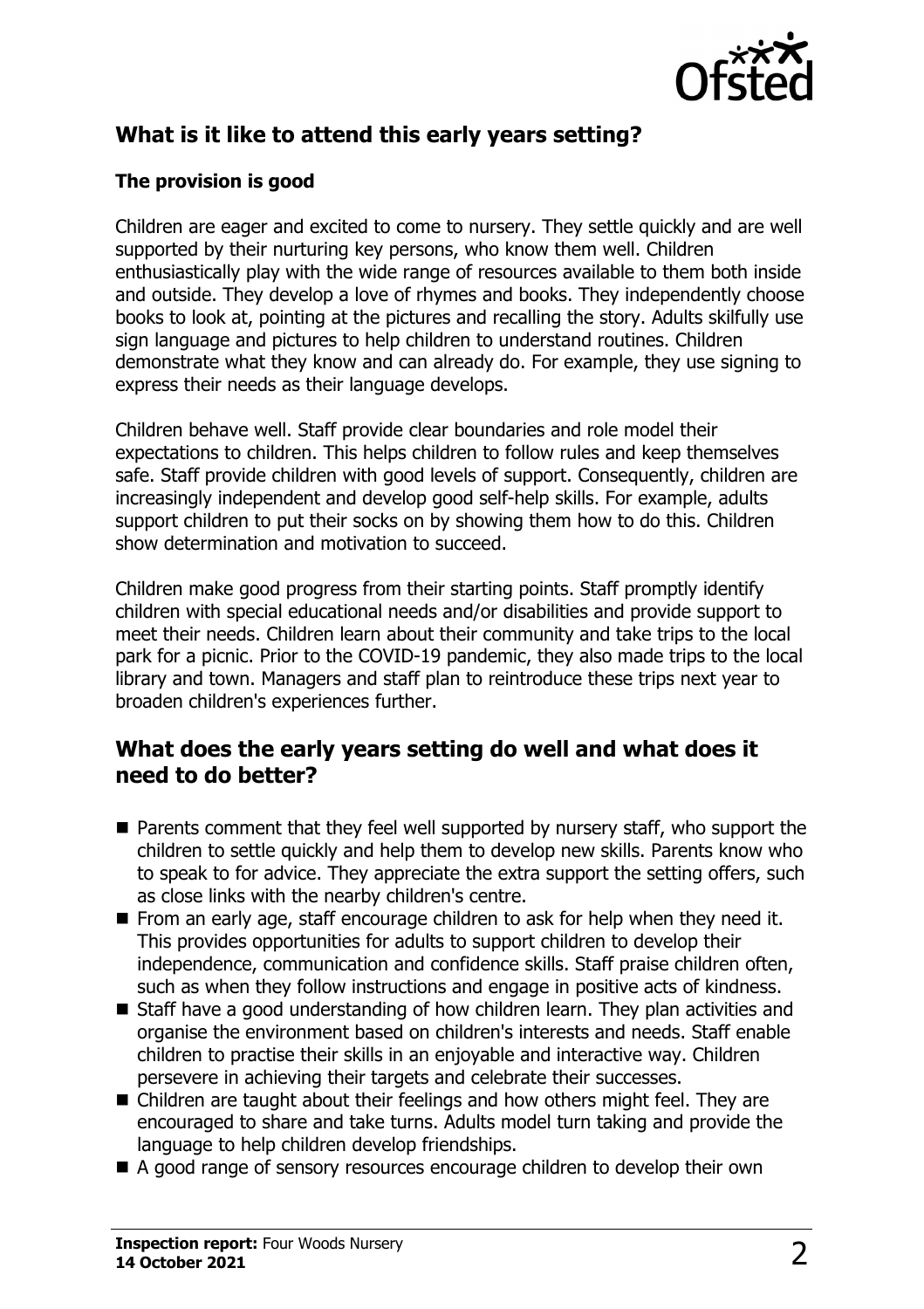

ideas. For example, some children enjoy making a 'birthday cake' using play dough, feathers, pine cones and numbers. Others explore texture by pushing the pine cones into the dough. Staff introduce new vocabulary, which the children repeat during the session.

- Children learn about how to look after their teeth to keep them healthy. They pretend to clean the teeth of their pet toys with a toothbrush. Children learn about what an unhealthy tooth looks like. Staff encourage children to make healthy choices to support good oral health.
- Overall, staff understand children's needs well. They provide a broad curriculum that helps children to make progress. However, at times, staff do not adapt activities to help children learn as much as possible. For example, some group activities are too long and children lose concentration.
- Children learn to count and recognise numbers from an early age. They develop good mathematical language such as 'one more' and 'how many' during play and snack routines. Children show an interest in number problems.
- $\blacksquare$  Staff plan and promote talking and listening for all children. However, they do not always provide enough opportunities for children to develop their early literacy skills, especially for those children who are ready to learn more.
- Managers have developed robust systems for recruitment and induction of staff. They ensure that staff's workload is manageable. There is an established training system for continuous professional development. Managers provide regular supervision and support for staff to improve their practice. This helps to benefit children's learning.
- $\blacksquare$  Children make good progress from their starting points. They are well supported when moving between nursery rooms and later on, when they go to school. Children feel safe and secure.

# **Safeguarding**

The arrangements for safeguarding are effective.

Managers and staff have a secure understanding of their responsibility to keep children safe from harm. They recognise signs of when a child may be at risk and know who they need to speak with if they have a concern. Staff are aware of the 'Prevent' duty guidance, female genital mutilation and county lines. There are clear procedures in place to ensure children's safety around these. Staff keep themselves up to date with recent legislation. They hold relevant paediatric first-aid certificates and know how to deal with minor injuries.

# **What does the setting need to do to improve?**

#### **To further improve the quality of the early years provision, the provider should:**

 $\blacksquare$  develop the organisation of group activities to help children develop their concentration and enhance learning throughout the session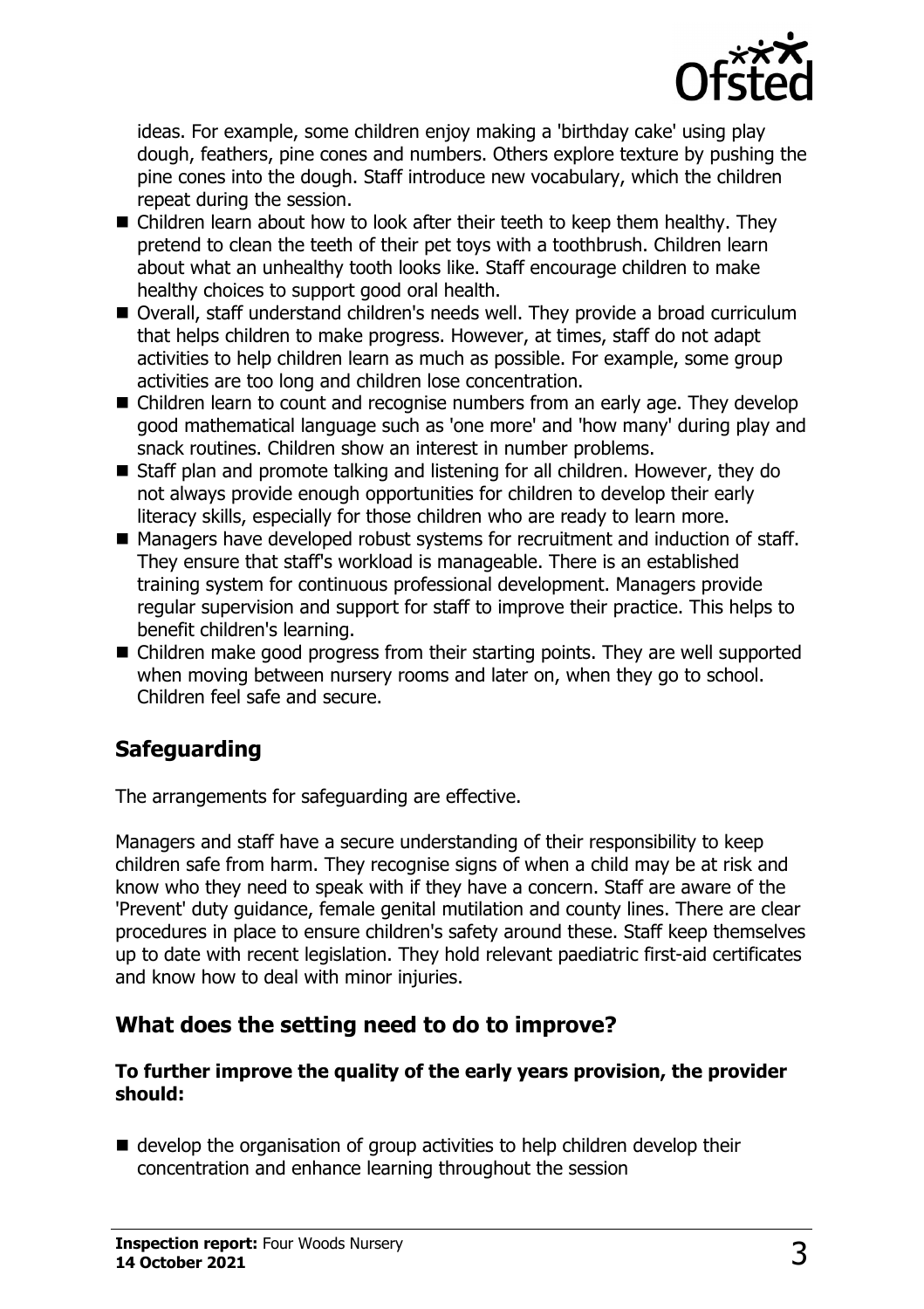

n plan further opportunities to help children develop their early literacy skills.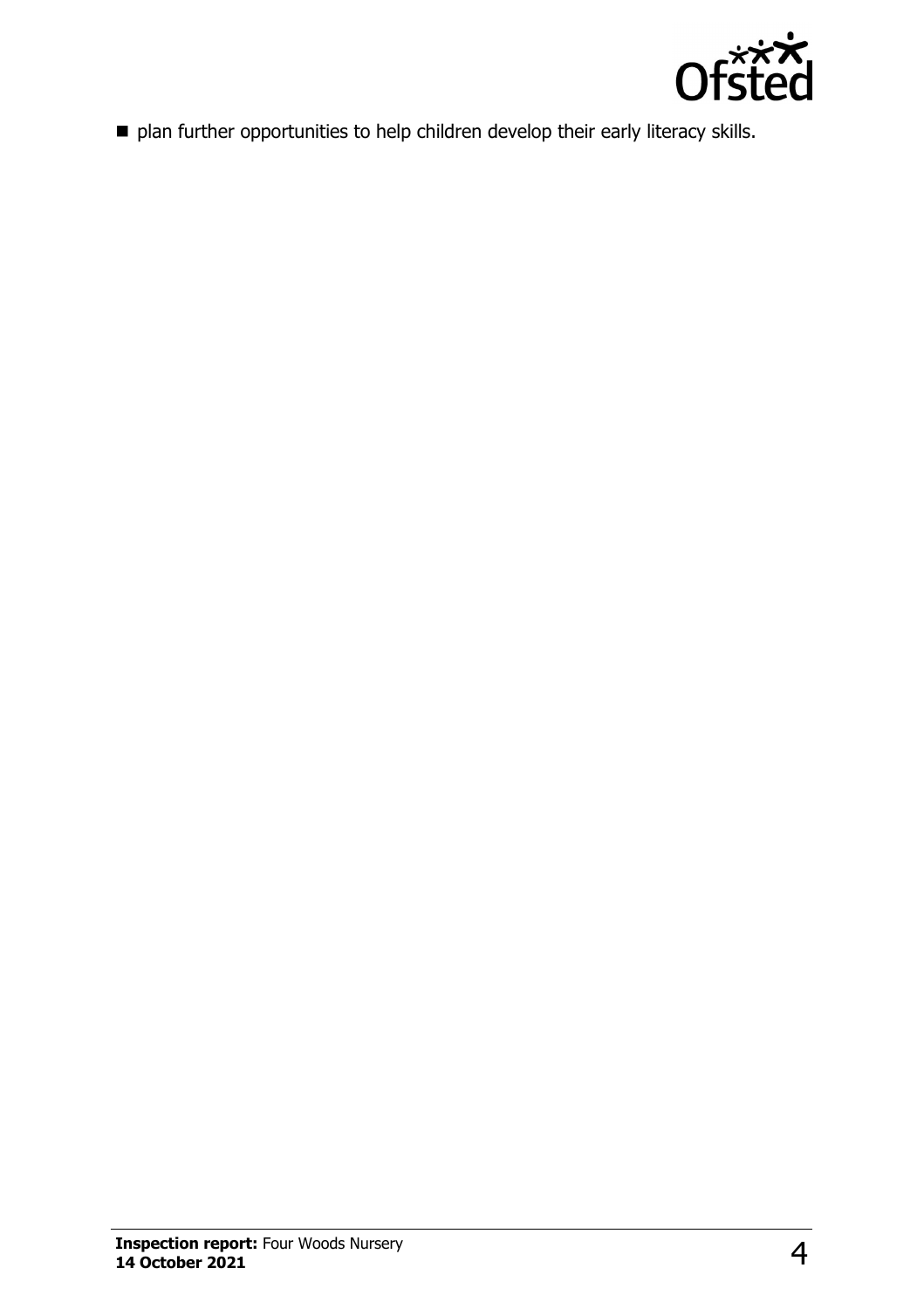

| <b>Setting details</b>                         |                                                                                      |
|------------------------------------------------|--------------------------------------------------------------------------------------|
| Unique reference number                        | EY552171                                                                             |
| <b>Local authority</b>                         | Plymouth                                                                             |
| <b>Inspection number</b>                       | 10143598                                                                             |
| <b>Type of provision</b>                       | Childcare on non-domestic premises                                                   |
| <b>Registers</b>                               | Early Years Register, Compulsory Childcare<br>Register, Voluntary Childcare Register |
| Day care type                                  | Full day care                                                                        |
| Age range of children at time of<br>inspection | 2 to $4$                                                                             |
| <b>Total number of places</b>                  | 15                                                                                   |
| Number of children on roll                     | 15                                                                                   |
| Name of registered person                      | <b>KCP Keystone CIC</b>                                                              |
| Registered person unique<br>reference number   | RP901727                                                                             |
| Telephone number                               | 01752 875840                                                                         |
| Date of previous inspection                    | Not applicable                                                                       |

# **Information about this early years setting**

Four Woods Nursery registered in 2017 and is located in Plymouth, Devon. It is currently open on Monday, Wednesday, Thursday and Friday from 9am until 1pm, term time only, but hopes to open up every day from 9am to 3.30pm in the near future. All staff hold early years qualifications at level 3 and above. The nursery receives free early education funding for two-, three- and four-year-old children.

# **Information about this inspection**

#### **Inspector**

Dilys Vincent

#### **Inspection activities**

- $\blacksquare$  The managers and the inspector completed a learning walk and discussed how the curriculum is used to support children's learning.
- $\blacksquare$  The inspector observed staff engaged in activities with children.
- $\blacksquare$  The manager carried out a joint observation of an activity with the inspector.
- $\blacksquare$  The inspector talked to children, parents and staff and took account of their views.
- $\blacksquare$  A sample of documents were reviewed, including records relating to the suitability of staff.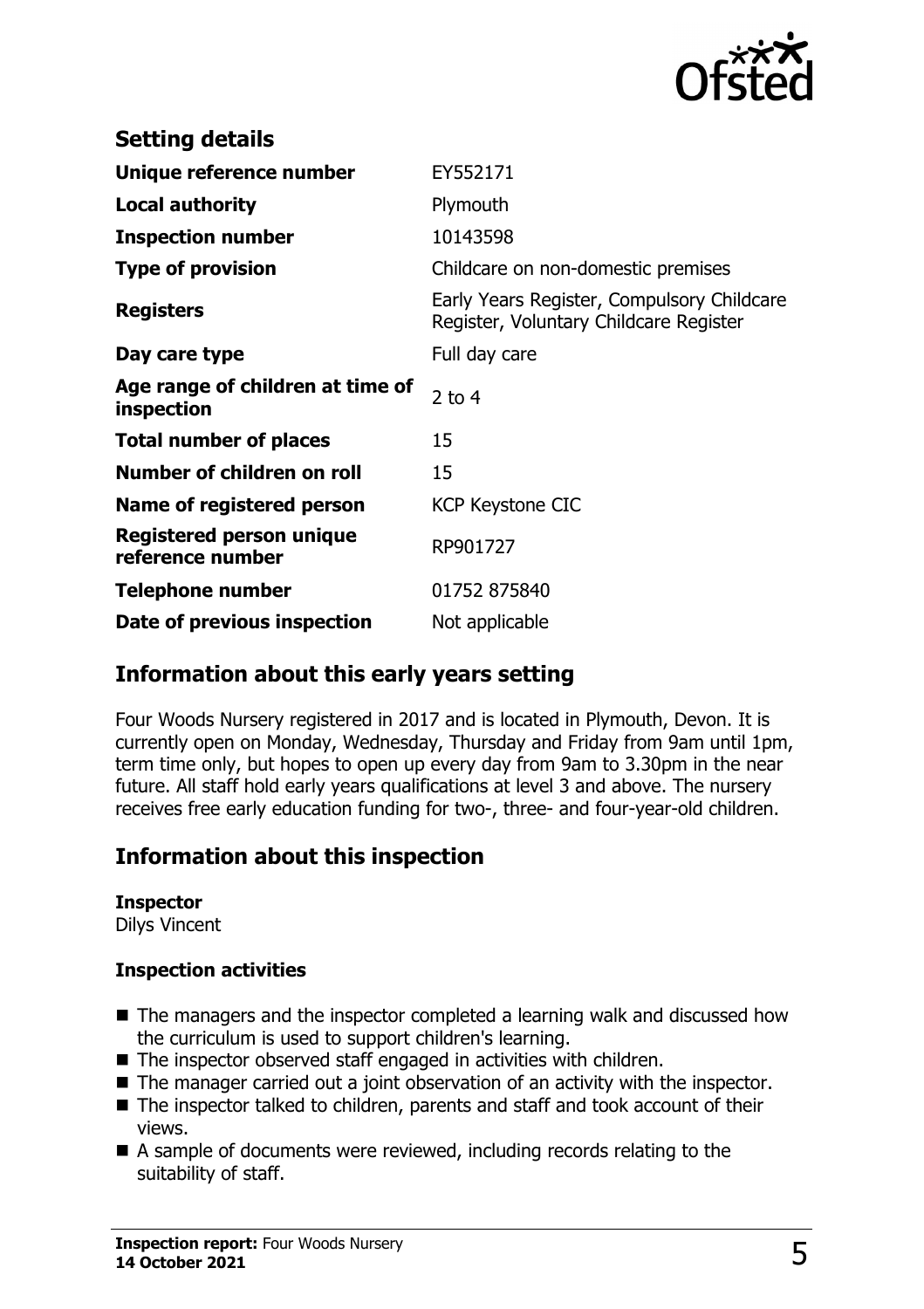

We carried out this inspection under sections 49 and 50 of the Childcare Act 2006 on the quality and standards of provision that is registered on the Early Years Register. The registered person must ensure that this provision complies with the statutory framework for children's learning, development and care, known as the early years foundation stage.

If you are not happy with the inspection or the report, you can [complain to Ofsted](http://www.gov.uk/complain-ofsted-report).